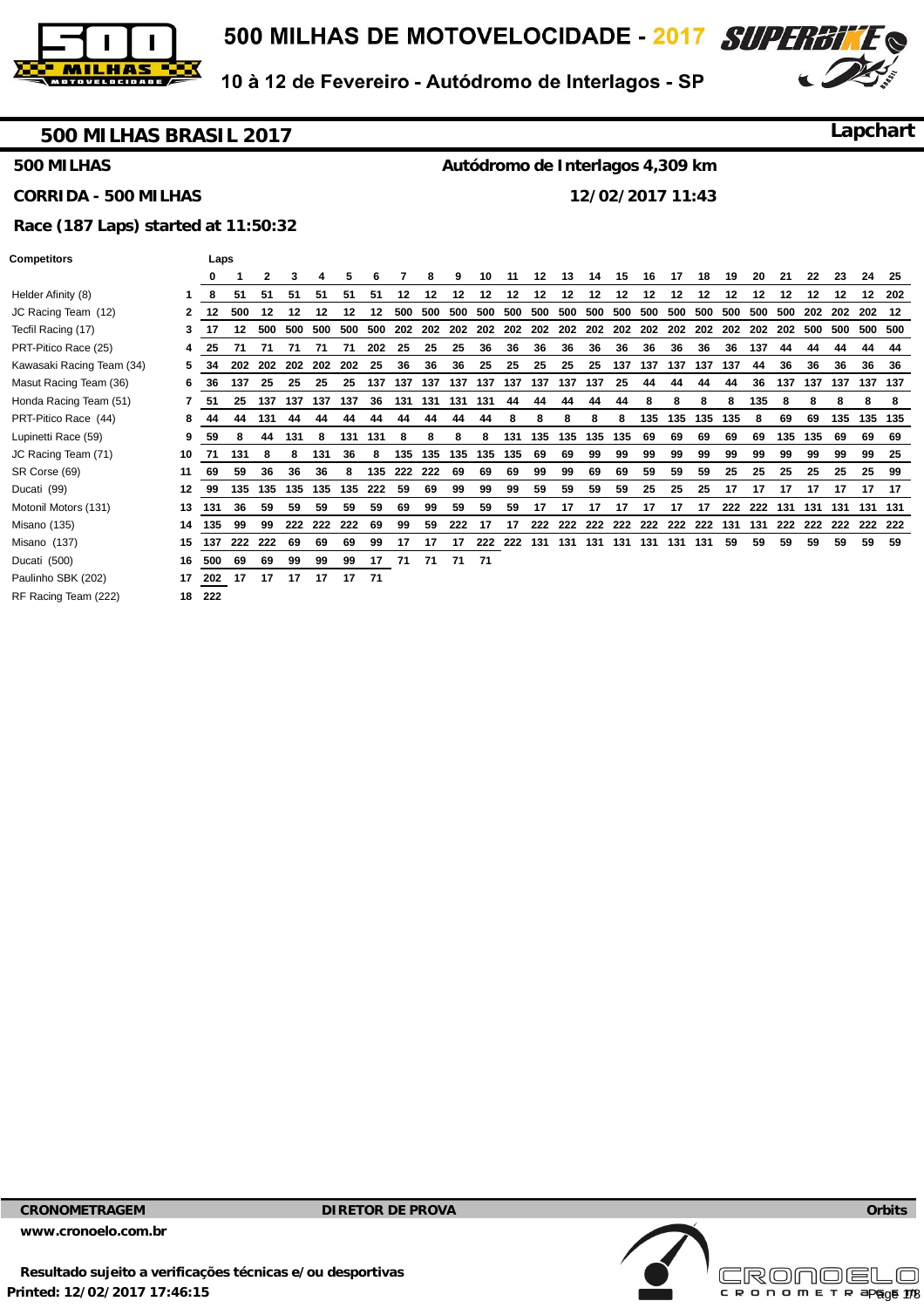

**CORRIDA - 500 MILHAS** 

10 à 12 de Fevereiro - Autódromo de Interlagos - SP



### **500 MILHAS BRASIL 2017**

**500 MILHAS** 

**Lapchart**

#### **Autódromo de Interlagos 4,309 km**

**12/02/2017 11:43** 

# **Race (187 Laps) started at 11:50:32**

#### **Competitors Laps**

**Helder Afinity (8)** JC Racing Team (12) Tecfil Racing (17) PRT-Pitico Race (25) Kawasaki Racing Team (34) **5 Masut Racing Team (36)** Honda Racing Team (51) PRT-Pitico Race (44) Lupinetti Race (59) JC Racing Team (71) SR Corse (69) Ducati (99) **Motonil Motors (131)** Misano (135) **14 Misano** (137) Ducati (500) Paulinho SBK (202) RF Racing Team (222) **18** 

|                  | 26     | 27      | 28      | 29  | 30  | 31  | 32  | 33                                                                                                          | 34          | 35  | 36  | 37      | 38  | 39          | 40  | 41                                      | 42  | 43      | 44  | 45      | 46      | 47  | 48               | 49  | 50  | 51      |
|------------------|--------|---------|---------|-----|-----|-----|-----|-------------------------------------------------------------------------------------------------------------|-------------|-----|-----|---------|-----|-------------|-----|-----------------------------------------|-----|---------|-----|---------|---------|-----|------------------|-----|-----|---------|
|                  |        | 202 202 | 202     | 202 | 202 | 202 | 12  | $12 \,$                                                                                                     | 12          | 12  | 12  | $12 \,$ | 12  | $12 \,$     | 12  | 12                                      | 12  | 12      | 12  | 12      | $12 \,$ | 12  | 12 <sup>12</sup> | 202 | 202 | 202     |
| 2                | 12     | 12      | 12      | 12  | 12  |     |     |                                                                                                             |             |     |     |         |     |             |     |                                         |     |         |     |         |         | 202 | 202              | 12  | 12  | - 12    |
|                  | 500    |         | 500 500 | 500 |     |     |     | 500 137 137 137 137 137 137                                                                                 |             |     |     | -8      | 8   | 8           | 8   | 8                                       | 8   | 8       | 8   | 44      | 44      | 44  | 44               | 44  |     | 137 137 |
| 4                | 44     | 137     | 137     | 137 | 137 | 36  | 36  | 36                                                                                                          | 36          | 36  | 8   | 44      | 44  | 44          | 44  | 44                                      | 44  | 44      | 44  | 8       | 8       | 137 | 137              | 137 | 44  | 36      |
| 5.               | 36     | 36      | 36      | 36  | 36  | 8   | 8   | 8                                                                                                           | 8           | 8   | 36  |         |     |             |     | 137 137 137 137 137 137 137 137 137 137 |     |         |     |         | 137     | 8   | 36               | 36  |     | 36 44   |
| 6.               | 137    | 44      | 44      | 44  | 8   | 44  | 44  | 44                                                                                                          | 44          | 44  | 44  | 36      | 36  | 36          | 36  | 36                                      | 36  | 36      | 36  | 36      | 36      | 36  | 8                | 8   | 8   | 8       |
|                  | -8     | 8       | 8       | 8   | 44  | 135 | 135 |                                                                                                             | 135 135 135 |     |     | 135 135 | 500 | 500         | 500 | 500                                     | 500 | 500     | 500 | 500     | 500     | 500 | 500              | 500 | 500 | 500     |
| 8                | 135    | 135     | 135     | 135 | 135 | 500 | -25 | 25                                                                                                          | 25          | -25 | 25  | 500     | 25  | 25          | 25  | 25                                      | -25 | -25     | -25 | 25      | 25      | 25  | 25               | 25  | 25  | - 25    |
| 9.               | 69     | 69      | 25      | 25  | 25  | 25  | 500 |                                                                                                             | 500 500 500 |     | 500 | 25      | 17  | 17          | 17  | 17                                      | 69  | 69      | 69  | 69      | 135     | 17  | 17               | 17  | 17  | 17      |
| 10               | - 25   | 25      | 69      | 17  | 69  | 69  | 69  | 69                                                                                                          | 69          | 69  | 17  | 17      | 69  | 69          | 69  | 69                                      |     | 135 135 |     | 135 135 | - 17    |     | 135 135 135      |     |     | 135 135 |
| 11               | 17     | 17      | 17      | 69  | 99  | 17  | 17  | 17                                                                                                          | 17          | 17  | 69  | 69      |     | 135 135 135 |     | 135                                     | 17  | 17      | 17  | 17      | 69      | 69  | 99               | 99  | 99  | 99      |
| 12 <sup>12</sup> | 99     | 99      | 99      | 99  | 17  | 99  | 99  | 99                                                                                                          | 99          | 99  | 99  | 99      | 99  | 99          | 99  | 99                                      | 99  | 99      | 99  | 99      | 99      | 99  | 69               | 69  |     | 69 69   |
|                  | 13 131 | 131     | 131     |     |     |     |     |                                                                                                             |             |     |     |         |     |             |     |                                         |     |         |     |         |         | 131 | 131              | 131 |     | 131 131 |
| 14               |        |         |         |     |     |     |     | 222 222 222 222 222 222 222 222 222 222 222 222 222 222 222 222 222 222 222 222 222 222 222 222 222 222 222 |             |     |     |         |     |             |     |                                         |     |         |     |         |         |     |                  |     |     |         |
| 15               | 59     | 59      | 59      |     |     |     |     |                                                                                                             |             |     |     |         |     |             |     |                                         |     |         |     |         |         |     |                  |     |     |         |
| 16               |        |         |         |     |     |     |     |                                                                                                             |             |     |     |         |     |             |     |                                         |     |         |     |         |         |     |                  |     |     |         |
| 17               |        |         |         |     |     |     |     |                                                                                                             |             |     |     |         |     |             |     |                                         |     |         |     |         |         |     |                  |     |     |         |

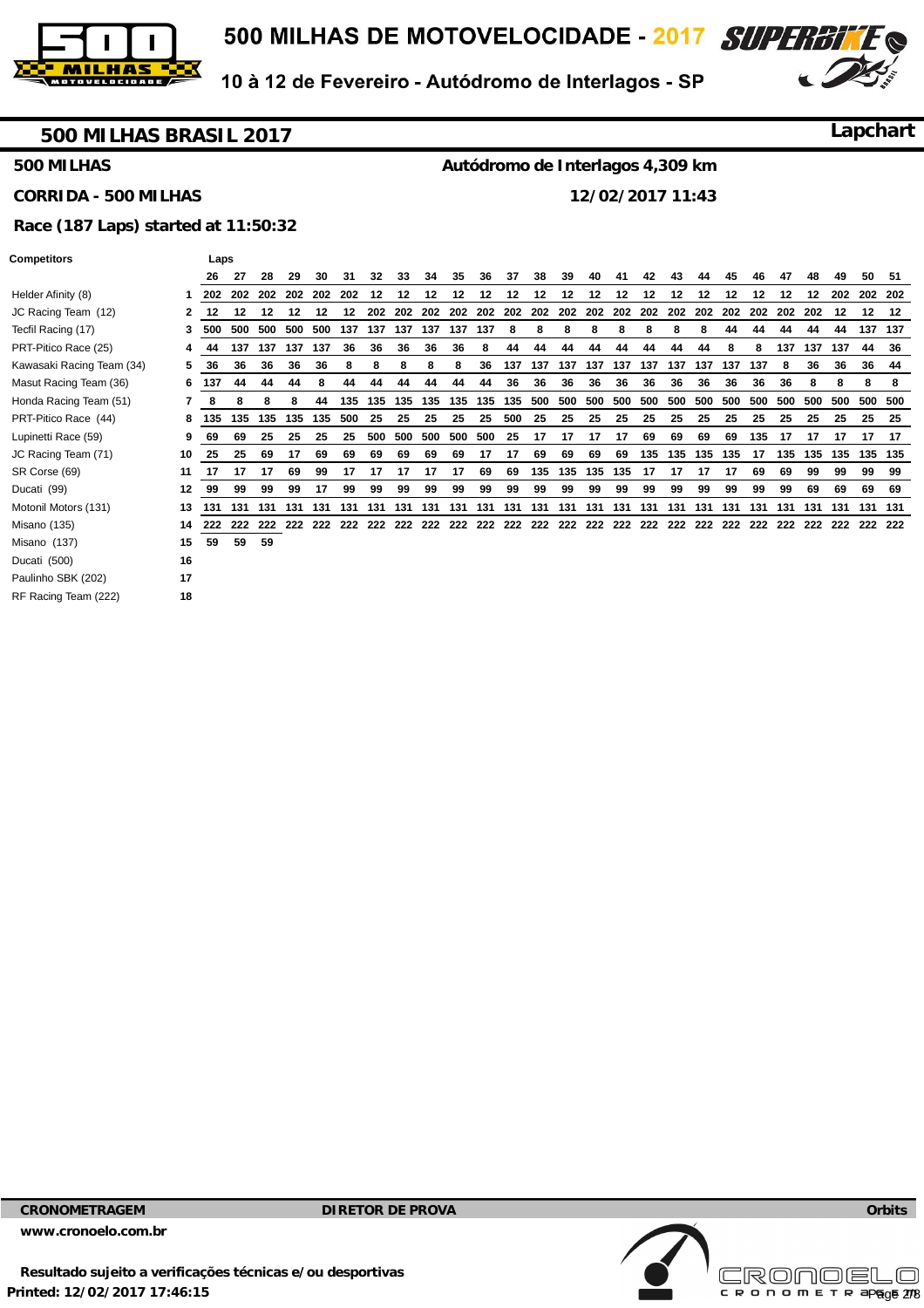

**CORRIDA - 500 MILHAS** 



**Lapchart**

10 à 12 de Fevereiro - Autódromo de Interlagos - SP

#### **500 MILHAS BRASIL 2017**

**500 MILHAS** 

**Autódromo de Interlagos 4,309 km 12/02/2017 11:43** 

### **Race (187 Laps) started at 11:50:32**

#### **Competitors Laps**

| Helder Afinity (8)        | 1  |
|---------------------------|----|
| JC Racing Team (12)       | 2  |
| Tecfil Racing (17)        | 3  |
| PRT-Pitico Race (25)      | 4  |
| Kawasaki Racing Team (34) | 5  |
| Masut Racing Team (36)    | 6  |
| Honda Racing Team (51)    | 7  |
| PRT-Pitico Race (44)      | 8  |
| Lupinetti Race (59)       | 9  |
| JC Racing Team (71)       | 10 |
| SR Corse (69)             | 11 |
| Ducati (99)               | 12 |
| Motonil Motors (131)      | 13 |
| Misano (135)              | 14 |
| Misano (137)              | 15 |
| Ducati (500)              | 16 |
| Paulinho SBK (202)        | 17 |
| RF Racing Team (222)      | 18 |
|                           |    |

|                | 52               | 53               | 54      | 55               | 56  | 57 | 58      | 59  | 60  | 61  | 62 | 63               | 64               | 65              | 66 | 67 | 68  | 69  | 70      | 71  | 72  | 73               | 74  | 75  | 76              | 77    |
|----------------|------------------|------------------|---------|------------------|-----|----|---------|-----|-----|-----|----|------------------|------------------|-----------------|----|----|-----|-----|---------|-----|-----|------------------|-----|-----|-----------------|-------|
|                |                  | 202 202 202      |         | 202              | 12  | 12 | 12      | 12  | 12  | 12  | 12 | 12 <sup>12</sup> | 12 <sup>12</sup> | 12              | 12 | 12 | 12  | 12  | 12      | 12  | 12  | 12 <sup>12</sup> | 12  | 12  | 12              | 12    |
| $\overline{2}$ | 12 <sup>12</sup> | 12 <sup>12</sup> | 12      | 12 <sup>12</sup> | 202 |    |         |     |     |     |    |                  |                  |                 |    |    |     |     |         |     |     |                  |     |     |                 |       |
| 3              | 137              |                  | 137 137 |                  |     |    |         |     |     |     |    |                  |                  |                 |    |    |     |     |         |     |     |                  |     |     |                 |       |
| 4              | 36               | 36               | 36      | 500              | 500 | 25 | 25      | 25  | 25  | 500 |    | 500 500          |                  | 500 500 500 500 |    |    | 500 |     | 500 500 | 500 | 500 | 500              | 500 | 500 | 500 500         |       |
| 5.             | 8                | 8                | 500     | 25               | 25  | 44 | 44      | 44  | 500 | 44  | 44 | 44               | 17               | 17              | 44 | 44 | 44  | 44  | 36      | 36  | 36  | 44               | 44  | 17  | 17              | - 17  |
| 6              |                  | 500 500          | -8      | 44               | 44  | 8  | 8       | 500 | 44  | 8   | 17 | 17               | 44               | 44              | 8  | 36 | 36  | 36  | 44      | 44  | 44  | 17               | 17  | 44  |                 | 25 25 |
| 7              | 44               | 25               | 25      | 8                | 8   |    | 500 500 | 8   | 8   | 17  | 8  | 8                | 8                | -8              | 36 | 8  | 25  | -25 | 25      | 25  | 25  | 25               | 25  | 25  | 44              | 44    |
| 8              | 25               | 44               | 44      | 17               | 17  | 17 | 17      | 17  | 17  | 36  | 36 | 36               | 36               | 36              | 25 | 25 | 17  | 17  | 17      | 17  | 17  | 36               | 36  | 36  | 36              | 36    |
| 9              | 17               | 17               | 17      | 36               | 36  | 36 | 36      | 36  | 36  | 25  | 25 | -25              | 25               | 25              | 17 | 17 | -8  | 8   | 8       | 8   | 8   | 8                | 8   | 8   | 8               | 8     |
|                |                  |                  |         |                  |     |    |         |     |     |     |    |                  |                  |                 |    |    |     |     |         |     |     |                  |     |     | 135 135 135 135 |       |
| 11             | 99               | 99               | 99      | 99               | 99  | 99 | 99      | 69  | 69  | 69  | 69 | 69               | 69               | 69              | 69 | 69 | 69  | 69  | 69      | 69  | 69  | 69               | 69  | 69  | 69              | 69    |
|                | 12 69            | 69               | 69      | 69               | 69  | 69 | 69      | 99  | 99  | 99  | 99 | 99               | 99               | 99              | 99 | 99 | 99  | 99  | 99      | 99  | 99  | 99               | 99  | 99  | 99              | 99    |
| 13             |                  |                  |         |                  |     |    |         |     |     |     |    |                  |                  |                 |    |    |     |     |         |     |     |                  |     |     |                 |       |
|                |                  |                  |         |                  |     |    |         |     |     |     |    |                  |                  |                 |    |    |     |     |         |     |     |                  |     |     |                 |       |
| 15             |                  |                  |         |                  |     |    |         |     |     |     |    |                  |                  |                 |    |    |     |     |         |     |     |                  |     |     |                 |       |
| 16             |                  |                  |         |                  |     |    |         |     |     |     |    |                  |                  |                 |    |    |     |     |         |     |     |                  |     |     |                 |       |

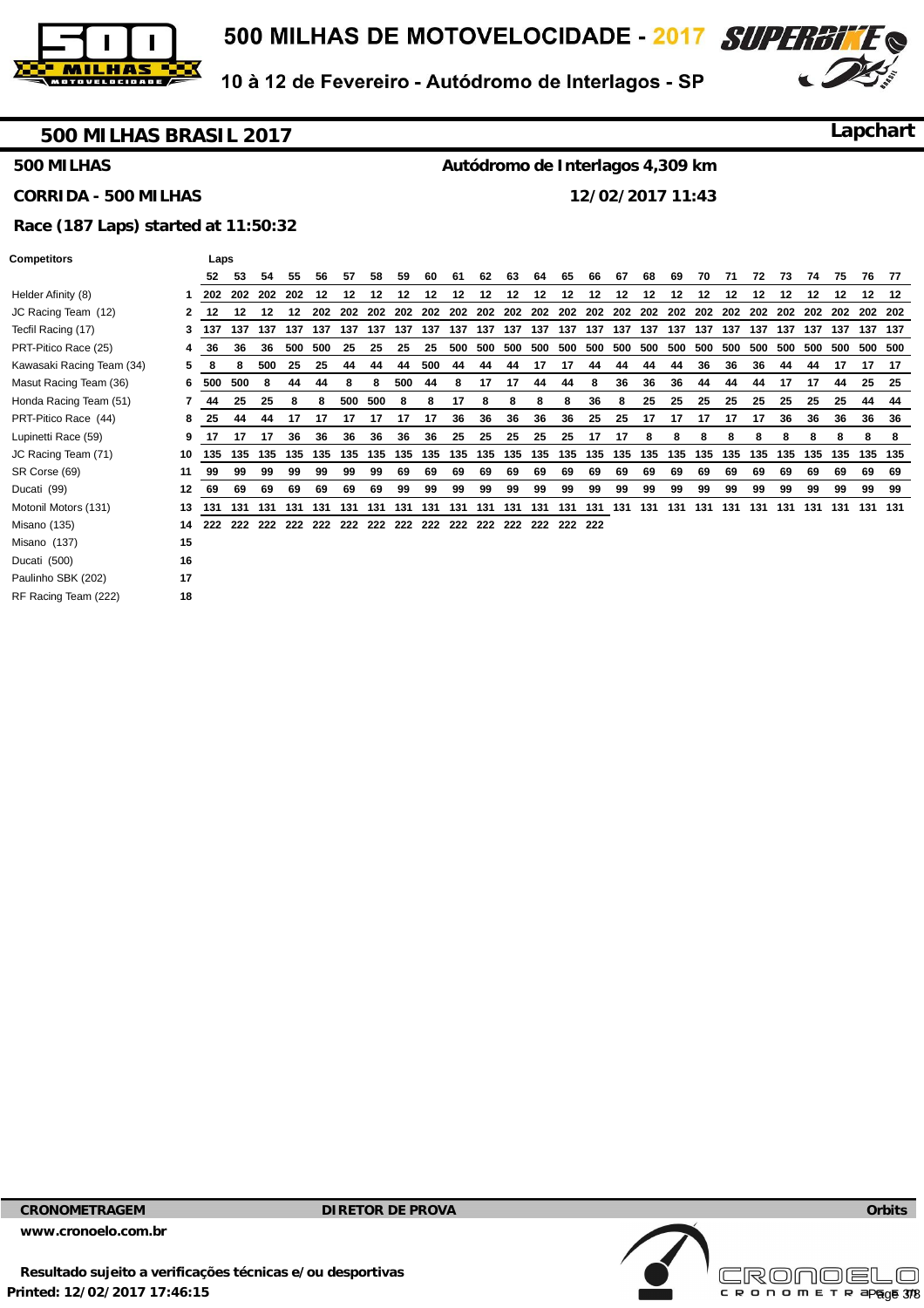



# **500 MILHAS BRASIL 2017**

**Lapchart**

#### **500 MILHAS**

# **Autódromo de Interlagos 4,309 km**

**CORRIDA - 500 MILHAS** 

**12/02/2017 11:43** 

## **Race (187 Laps) started at 11:50:32**

Laps

|                           |    | 78  | 79  | 80      | 81          | 82  | 83      | 84                          | 85  | 86                              | 87  | 88  | 89  | 90                      | 91  | 92  | 93  | 94          | 95          | 96  | 97      | 98  | 99      | 100 | 101                 |     | 102 103 |
|---------------------------|----|-----|-----|---------|-------------|-----|---------|-----------------------------|-----|---------------------------------|-----|-----|-----|-------------------------|-----|-----|-----|-------------|-------------|-----|---------|-----|---------|-----|---------------------|-----|---------|
| Helder Afinity (8)        |    | 12  | 12  | 12      | 12          | 12  | 12      | 12                          | 12  | 12                              | 12  | 12  | 12  | 12                      | 12  | 12  | 12  | 12          | 12          | 12  | 12      | 12  | 12      | 12  | $12 \,$             | 12  | 12      |
| JC Racing Team (12)       | 2  | 202 |     |         | 202 202 202 |     | 202 202 |                             |     | 202 202 202 202 202 202 202 202 |     |     |     |                         |     | 202 |     |             | 202 202 202 | 202 | 202 202 |     | 202 202 |     | 202 202 202         |     |         |
| Tecfil Racing (17)        | 3  | 137 |     | 137 137 | 500         | 500 |         | 500 500 500 500 500 500 500 |     |                                 |     |     |     | 500 500 500 500 500 500 |     |     |     |             |             |     | 500 500 | 500 |         |     | 500 500 500 500 500 |     |         |
| PRT-Pitico Race (25)      | 4  | 500 |     | 500 500 | 17          | 17  | 17      | 17                          | 17  | 17                              | 17  | 17  | 17  | 44                      | 44  | 44  | 44  | 44          | 44          | 44  | 25      | 25  | 17      | 17  | 17                  | 17  | -17     |
| Kawasaki Racing Team (34) | 5  | -17 | 17  | 17      | 44          | 44  | 44      | 44                          | 44  | 44                              | 44  | 44  | 44  | 137                     | 137 | 137 | 25  | 25          | 25          | 25  | 44      | 17  | 25      | 25  | 25                  | 25  | -25     |
| Masut Racing Team (36)    | 6  | 25  | 25  | 44      | 36          | 36  | 36      | 36                          | 36  | 36                              | 137 | 137 | 137 | 25                      | 25  | 25  | 137 | 137         | 137         | 137 | 137     | 44  | 137     | 137 | 137                 |     | 137 137 |
| Honda Racing Team (51)    |    | 44  | 44  | 36      | 137         | 137 | 137     | 137                         | 137 | 137                             | 36  | 25  | 25  | 36                      | 17  | 17  | 17  | 17          | 17          | 17  | 17      | 137 | 44      | 36  | 36                  | 36  | 36      |
| PRT-Pitico Race (44)      | 8  | 36  | 36  | 25      | 25          | 25  | 25      | 25                          | 25  | 25                              | 25  | 36  | 36  | 17                      | 36  | 36  | 36  | 36          | 36          | 36  | 36      | 36  | 36      | 44  | 44                  | 44  | 44      |
| Lupinetti Race (59)       | 9  | 8   | 8   | 8       | 8           | 8   | 8       | 8                           | 8   | 8                               | 8   | 8   | 8   | 8                       | 8   | 8   | 8   | 8           | 8           | 8   | 8       | 8   | 8       | 8   | 8                   | 8   | 8       |
| JC Racing Team (71)       | 10 | 135 | 135 | 135     | 135         | 135 | 135     | 135                         | 135 | 135                             | 135 | 135 | 135 | 135                     | 135 | 135 | 135 | 135         | 135         | 135 | 135     | 135 | 135     | 135 | 135                 | 135 | 135     |
| SR Corse (69)             | 11 | 69  | 69  | 69      | 69          | 69  | 69      | 69                          | 69  | 69                              | 69  | 69  | 69  | 69                      | 69  | 69  | 69  | 69          | 69          | 69  | 69      | 69  | 69      | 69  | 69                  | 69  | 69      |
| Ducati (99)               | 12 | 99  | 99  | 99      | 99          | 99  | 99      | 99                          | 99  | 99                              | 99  | 99  | 99  | 99                      | 99  | 99  | 99  | 99          | 99          | 99  | 99      | 99  | 99      | 99  | 99                  | 99  | 99      |
| Motonil Motors (131)      | 13 | 131 | 131 | 131     | 131         | 131 | 131     | 131                         | 131 | 131                             | 131 | 131 | 131 | 131                     | 131 | 131 |     | 131 131 131 |             |     |         |     |         |     |                     |     |         |
| Misano (135)              | 14 |     |     |         |             |     |         |                             |     |                                 |     |     |     |                         |     |     |     |             |             |     |         |     |         |     |                     |     |         |
| Misano (137)              | 15 |     |     |         |             |     |         |                             |     |                                 |     |     |     |                         |     |     |     |             |             |     |         |     |         |     |                     |     |         |
| Ducati (500)              | 16 |     |     |         |             |     |         |                             |     |                                 |     |     |     |                         |     |     |     |             |             |     |         |     |         |     |                     |     |         |
| Paulinho SBK (202)        | 17 |     |     |         |             |     |         |                             |     |                                 |     |     |     |                         |     |     |     |             |             |     |         |     |         |     |                     |     |         |
|                           |    |     |     |         |             |     |         |                             |     |                                 |     |     |     |                         |     |     |     |             |             |     |         |     |         |     |                     |     |         |

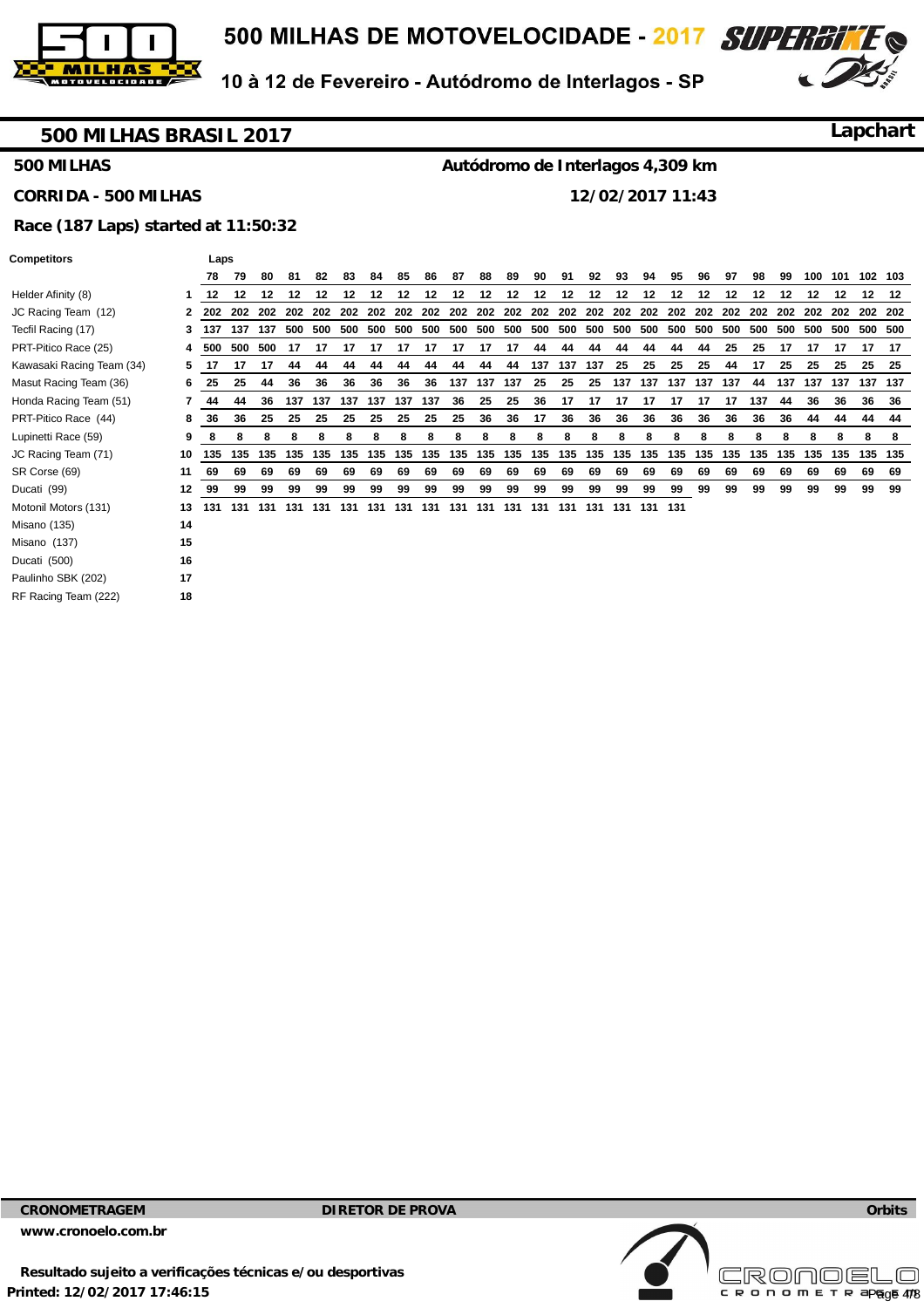



### **500 MILHAS BRASIL 2017**

**Lapchart**

#### **500 MILHAS**

#### **CORRIDA - 500 MILHAS**

**Autódromo de Interlagos 4,309 km** 

**12/02/2017 11:43** 

#### **Race (187 Laps) started at 11:50:32**

Laps

| Competitors |  |
|-------------|--|
|             |  |

| Helder Afinity (8)        |    |     |         |         |     |     |     |         |     |                         |     |     |     |             |     |     |             | 108 109 110 111 112 113 114 115 116 117 118 119 120 121 122 123 124 125 126 127 |     |     |     |     |     |     |             |     | 128 129 |
|---------------------------|----|-----|---------|---------|-----|-----|-----|---------|-----|-------------------------|-----|-----|-----|-------------|-----|-----|-------------|---------------------------------------------------------------------------------|-----|-----|-----|-----|-----|-----|-------------|-----|---------|
|                           |    | 12  | 12      | 12      | 12  | 12  | 12  | 12      | 12  | 12                      | 12  | 12  | 12  | 12          | 12  | 12  | 12          | 12                                                                              | 12  | 12  | 12  | 12  | 12  | 12  | 12          | 12  | 12      |
| JC Racing Team (12)       | 2  | 202 |         | 202 202 | 202 | 202 | 202 | 202     | 202 | 202 202 202 202         |     |     |     | 202 202     |     | 202 | 202         | 202 202                                                                         |     | 202 | 202 | 202 | 202 | 202 | 202 202 202 |     |         |
| Tecfil Racing (17)        | 3  | 500 | 500     | 500     | 500 | 500 | 500 | 500 500 |     | 500 500 500 500 500 500 |     |     |     |             |     | 500 | 500 500 500 |                                                                                 |     | 500 | 17  | 17  | 17  | 17  | 17          | 17  | -17     |
| PRT-Pitico Race (25)      | 4  | 17  | 17      | 17      | 17  | 17  | 17  | 17      | 17  | 17                      | 17  | 17  | 17  | 17          | 17  | 17  | 17          | 17                                                                              | 17  | 17  | 25  | 25  | 25  | 25  | 44          | 25  | 25      |
| Kawasaki Racing Team (34) | 5  | 25  | 25      | 25      | 25  | 25  | 25  | 25      | 25  | 25                      | 25  | 25  | 25  | 25          | 25  | 25  | 25          | 25                                                                              | 25  | 25  | 44  | 44  | 44  | 44  | 25          |     | 44 44   |
| Masut Racing Team (36)    | 6  | 137 | 137 137 |         | 137 | 137 | 137 | 137     |     | 137 137                 | 137 |     |     | 137 137 137 | 137 | 44  | 44          | 44                                                                              | 44  | 44  | 137 | 500 | 500 | 500 | 500         |     | 500 500 |
| Honda Racing Team (51)    | 7  | 36  | 36      | 36      | 36  | 36  | 36  | 44      | 44  | 44                      | 44  | 44  | 44  | 44          | 44  | 137 | 137         | 137                                                                             | 137 | 137 | 500 | 137 | 137 | 137 | 137         | 137 | 137     |
| PRT-Pitico Race (44)      | 8  | 44  | 44      | 44      | 44  | 44  | 44  | 36      | 8   | 8                       | 8   | 8   | 8   | 8           | 8   | 36  | 36          | 36                                                                              | 36  | 36  | 36  | 36  | 36  | 36  | 8           | 8   | 8       |
| Lupinetti Race (59)       | 9  | 8   | 8       | 8       | 8   | 8   | 8   | 8       | 36  | 36                      | 36  | 36  | 36  | 36          | 36  | 8   | 8           | 8                                                                               | 8   | 8   | 8   | 8   | 8   | 8   | 36          | 36  | 36      |
| JC Racing Team (71)       | 10 | 135 | 135     | 135     | 135 | 135 | 135 | 135     | 135 | 135                     | 135 | 135 | 135 | 135         | 135 | 135 | 135         | 135                                                                             | 135 | 135 | 135 | 135 | 135 | 135 | 135         |     | 135 135 |
| SR Corse (69)             | 11 | 69  | 69      | 69      | 69  | 69  | 69  | 69      | 69  | 69                      | 69  | 69  | 69  | 69          | 69  | 69  | 69          | 69                                                                              | 69  | 69  | 69  | 69  | 69  | 69  | 69          | 69  | 69      |
| Ducati (99)               | 12 | 99  | 99      | 99      | 99  | 99  | 99  | 99      | 99  | 99                      | 99  | 99  | 99  | 99          | 99  | 99  | 99          | 99                                                                              | 99  | 99  | 99  | 99  | 99  | 99  | 99          | 99  | 99      |
| Motonil Motors (131)      | 13 |     |         |         |     |     |     |         |     |                         |     |     |     |             |     |     |             |                                                                                 |     |     |     |     |     |     |             |     |         |
| Misano (135)              | 14 |     |         |         |     |     |     |         |     |                         |     |     |     |             |     |     |             |                                                                                 |     |     |     |     |     |     |             |     |         |
| Misano (137)              | 15 |     |         |         |     |     |     |         |     |                         |     |     |     |             |     |     |             |                                                                                 |     |     |     |     |     |     |             |     |         |
| Ducati (500)              | 16 |     |         |         |     |     |     |         |     |                         |     |     |     |             |     |     |             |                                                                                 |     |     |     |     |     |     |             |     |         |
| Paulinho SBK (202)        | 17 |     |         |         |     |     |     |         |     |                         |     |     |     |             |     |     |             |                                                                                 |     |     |     |     |     |     |             |     |         |
| RF Racing Team (222)      | 18 |     |         |         |     |     |     |         |     |                         |     |     |     |             |     |     |             |                                                                                 |     |     |     |     |     |     |             |     |         |

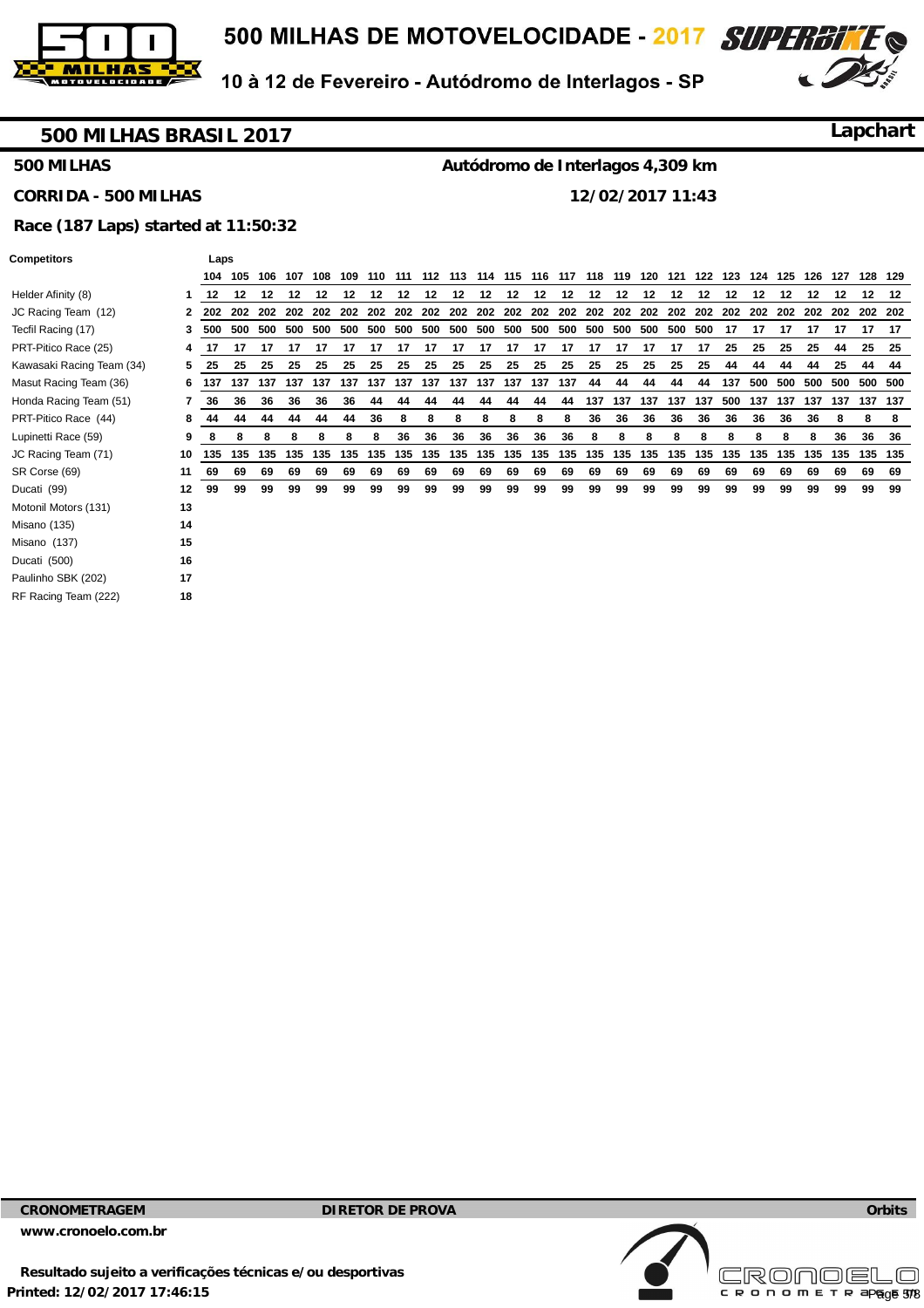



**Lapchart**

### **500 MILHAS BRASIL 2017**

#### **500 MILHAS**

**Autódromo de Interlagos 4,309 km** 

## **CORRIDA - 500 MILHAS**

**12/02/2017 11:43** 

#### **Race (187 Laps) started at 11:50:32**

Laps

| Competitors |  |
|-------------|--|
|             |  |

|                           |    | 130   | 131     |     | 132 133 | 134 | 135                     |     | 136 137 | 138 | 139 | 140 141 |         | 142                         | 143 | 144 | 145 | 146 | 147 | 148         | 149 | 150 |     | 151 152 153 |     | 154 155 |         |
|---------------------------|----|-------|---------|-----|---------|-----|-------------------------|-----|---------|-----|-----|---------|---------|-----------------------------|-----|-----|-----|-----|-----|-------------|-----|-----|-----|-------------|-----|---------|---------|
| Helder Afinity (8)        |    | 12    | 12      | 12  | 12      | 12  | 12                      | 12  | $12 \,$ | 12  | 12  | 12      | 12      | 12                          | 12  | 12  | 12  | 12  | 12  | 12          | 12  | 12  | 12  | 12          | 12  | 12      | 12      |
| JC Racing Team (12)       |    |       | 202 202 | 202 |         |     | 202 202 202 202 202 202 |     |         |     | 202 |         |         | 202 202 202 202 202 202 202 |     |     |     |     |     | 202 202 202 |     | 202 |     | 202 202     | 202 | 202 202 |         |
| Tecfil Racing (17)        | 3  | 17    | 17      | 17  | 17      | 17  | 17                      | 17  | 17      | 17  | 17  | 17      | 17      | 17                          | 17  | 17  | 17  | 17  | 17  | 17          | 17  | 17  | 17  | 17          | 17  | 17      | - 17    |
| PRT-Pitico Race (25)      | 4  | 25    | 25      | 25  | 25      | 25  | 25                      | 25  | 25      | 25  | 25  | 25      | 25      | 25                          | 25  | 25  | 25  | 25  | 44  | 44          | 25  | 25  | 25  | 25          | 25  | 25      | - 25    |
| Kawasaki Racing Team (34) | 5  | 44    | 44      | 44  | 44      | 44  | 44                      | 44  | 44      | 44  | 44  | 44      | 44      | 44                          | 44  | 44  | 44  | 44  | 25  | 25          | 500 | 500 | 500 | 500         | 500 |         | 137 500 |
| Masut Racing Team (36)    | 6  | 500   | 500     | 500 | 500     | 500 | 500                     | 500 | 500     | 500 | 500 | 500     | 500     | 500                         | 500 | 500 | 500 | 500 | 500 | 500         | 137 | 137 | 137 | 137         | 137 |         | 500 137 |
| Honda Racing Team (51)    |    | 7 137 | 137     | 137 | 137     | 137 | 137                     | 137 | 137     | 137 | 137 | 137     | 137     | 137                         | 137 | 137 | 137 | 137 | 137 | 137         | 36  | 36  | 36  | 36          | 36  | 36      | 36      |
| PRT-Pitico Race (44)      | 8  | 8     | 8       | 8   | 8       | 8   | 8                       | 8   | 36      | 36  | 36  | 36      | 36      | 36                          | 36  | 36  | 36  | 36  | 36  | 36          | 8   | 8   | 8   | 8           | 8   | 8       | 8       |
| Lupinetti Race (59)       | 9  | 36    | 36      | 36  | 36      | 36  | 36                      | 36  | 8       | 8   | 8   | 8       | 8       | 8                           | 8   | 8   | 8   | 8   | 8   | 8           | 135 | 135 | 135 | 135         | 135 | 135 135 |         |
| JC Racing Team (71)       | 10 | 135   | 135     | 135 | 135     | 135 | 135                     | 135 | 135     | 135 | 135 |         | 135 135 | 135                         | 135 | 135 | 135 | 135 | 135 | 135         | 69  | 69  | 69  | 69          | 69  | 69      | 69      |
| SR Corse (69)             | 11 | 69    | 69      | 69  | 69      | 69  | 69                      | 69  | 69      | 69  | 69  | 69      | 69      | 69                          | 69  | 69  | 69  | 69  | 69  | 69          | 99  | 99  | 99  | 99          | 99  | 99      | 99      |
| Ducati (99)               | 12 | 99    | 99      | 99  | 99      | 99  | 99                      | 99  | 99      | 99  | 99  | 99      | 99      | 99                          | 99  | 99  | 99  | 99  | 99  | 99          |     |     |     |             |     |         |         |
| Motonil Motors (131)      | 13 |       |         |     |         |     |                         |     |         |     |     |         |         |                             |     |     |     |     |     |             |     |     |     |             |     |         |         |
| Misano (135)              | 14 |       |         |     |         |     |                         |     |         |     |     |         |         |                             |     |     |     |     |     |             |     |     |     |             |     |         |         |
| Misano (137)              | 15 |       |         |     |         |     |                         |     |         |     |     |         |         |                             |     |     |     |     |     |             |     |     |     |             |     |         |         |
| Ducati (500)              | 16 |       |         |     |         |     |                         |     |         |     |     |         |         |                             |     |     |     |     |     |             |     |     |     |             |     |         |         |
| Paulinho SBK (202)        | 17 |       |         |     |         |     |                         |     |         |     |     |         |         |                             |     |     |     |     |     |             |     |     |     |             |     |         |         |
|                           | 18 |       |         |     |         |     |                         |     |         |     |     |         |         |                             |     |     |     |     |     |             |     |     |     |             |     |         |         |

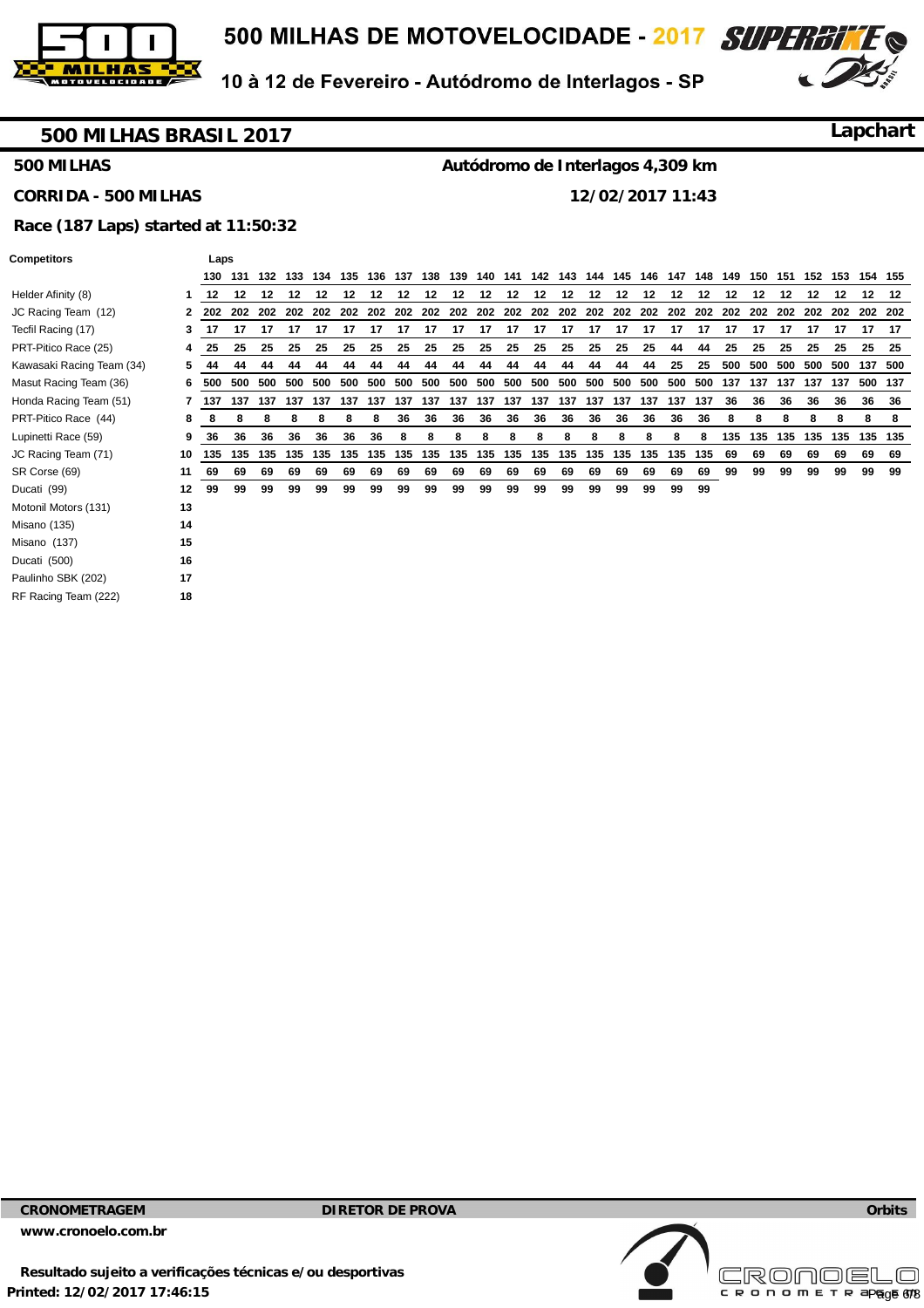



#### **500 MILHAS BRASIL 2017**

**Lapchart**

#### **500 MILHAS**

# **Autódromo de Interlagos 4,309 km**

**CORRIDA - 500 MILHAS** 

**12/02/2017 11:43** 

#### **Race (187 Laps) started at 11:50:32**

Laps

| Competitors |  |  |
|-------------|--|--|
|             |  |  |

|                           |              | 156 | 157     | 158     | 159 | 160 | 161     | 162     | 163         | 164                 | 165     | 166     | 167             | 168 | 169     | 170     | 171 | 172 | 173 | 174 | 175 | 176 | 177 | 178 | 179 |         | 180 181 |
|---------------------------|--------------|-----|---------|---------|-----|-----|---------|---------|-------------|---------------------|---------|---------|-----------------|-----|---------|---------|-----|-----|-----|-----|-----|-----|-----|-----|-----|---------|---------|
| Helder Afinity (8)        |              | 12  | $12 \,$ | 12      | 12  | 12  | $12 \,$ | 12      | $12 \,$     | 12                  | $12 \,$ | 12      | 12              | 12  | $12 \,$ | $12 \,$ | 12  | 12  | 12  | 12  | 12  | 12  | 12  | 12  | 12  | $12 \,$ | - 12    |
| JC Racing Team (12)       | $\mathbf{2}$ | 202 |         | 202 202 | 202 | 202 |         |         | 202 202 202 | 202                 |         | 202 202 | 202             | 202 |         | 202 202 | 202 | 202 | 202 | 202 | 202 | 202 | 202 | 202 | 202 | 202 202 |         |
| Tecfil Racing (17)        | 3            | 17  | 17      | 17      | 17  | 17  | 17      | 17      | 17          | 17                  | 17      | 17      | 17              | 17  | 17      | 17      | 17  | 17  | 17  | 17  | 17  | 17  | 17  | 17  | 17  | 17      | - 17    |
| PRT-Pitico Race (25)      | 4            | 25  | 25      | 25      | 25  | 25  | 25      | 25      | 500         | 500                 | 500     | 500     | 500             | 500 | 500     | 500     | 500 | 500 | 500 | 500 | 500 | 500 | 500 | 500 |     |         |         |
| Kawasaki Racing Team (34) | 5.           | 500 | 500     | 500     | 500 | 500 | 500     | 500     | 25          | 25                  | 25      | 25      | 137             | 137 | 137     | 137     | 137 | 137 | 137 | 137 | 137 | 137 |     |     |     |         |         |
| Masut Racing Team (36)    | 6            | 137 | 137     | 137     | 137 | 137 |         | 137 137 | 137         | 137                 | 137     | 137     | 25              | 25  | 25      | 25      | 25  | 25  | 25  | 25  | 25  | 25  |     |     |     |         |         |
| Honda Racing Team (51)    |              | 8   | 8       | 8       | 8   | 8   | 8       | 8       | 8           | 8                   | 8       | 8       | 8               | 8   | 8       | 8       | 8   | 8   | 8   |     |     |     |     |     |     |         |         |
| PRT-Pitico Race (44)      | 8            | 36  | 36      | 36      | 36  | 36  | 36      | 36      | 36          | 36                  | 36      | 36      | 36              | 36  | 36      | 36      | 36  |     |     |     |     |     |     |     |     |         |         |
| Lupinetti Race (59)       | 9            | 135 |         | 135 135 | 135 | 135 |         |         |             | 135 135 135 135 135 |         |         | 135 135 135 135 |     |         |         |     |     |     |     |     |     |     |     |     |         |         |
| JC Racing Team (71)       | 10           | 69  | 69      | 69      | 69  | 69  |         |         |             |                     |         |         |                 |     |         |         |     |     |     |     |     |     |     |     |     |         |         |
| SR Corse (69)             | 11           | 99  | 99      | 99      |     |     |         |         |             |                     |         |         |                 |     |         |         |     |     |     |     |     |     |     |     |     |         |         |
| Ducati (99)               | 12           |     |         |         |     |     |         |         |             |                     |         |         |                 |     |         |         |     |     |     |     |     |     |     |     |     |         |         |
| Motonil Motors (131)      | 13           |     |         |         |     |     |         |         |             |                     |         |         |                 |     |         |         |     |     |     |     |     |     |     |     |     |         |         |
| Misano (135)              | 14           |     |         |         |     |     |         |         |             |                     |         |         |                 |     |         |         |     |     |     |     |     |     |     |     |     |         |         |
| Misano (137)              | 15           |     |         |         |     |     |         |         |             |                     |         |         |                 |     |         |         |     |     |     |     |     |     |     |     |     |         |         |
| Ducati (500)              | 16           |     |         |         |     |     |         |         |             |                     |         |         |                 |     |         |         |     |     |     |     |     |     |     |     |     |         |         |
| Paulinho SBK (202)        | 17           |     |         |         |     |     |         |         |             |                     |         |         |                 |     |         |         |     |     |     |     |     |     |     |     |     |         |         |
| RF Racing Team (222)      | 18           |     |         |         |     |     |         |         |             |                     |         |         |                 |     |         |         |     |     |     |     |     |     |     |     |     |         |         |
|                           |              |     |         |         |     |     |         |         |             |                     |         |         |                 |     |         |         |     |     |     |     |     |     |     |     |     |         |         |